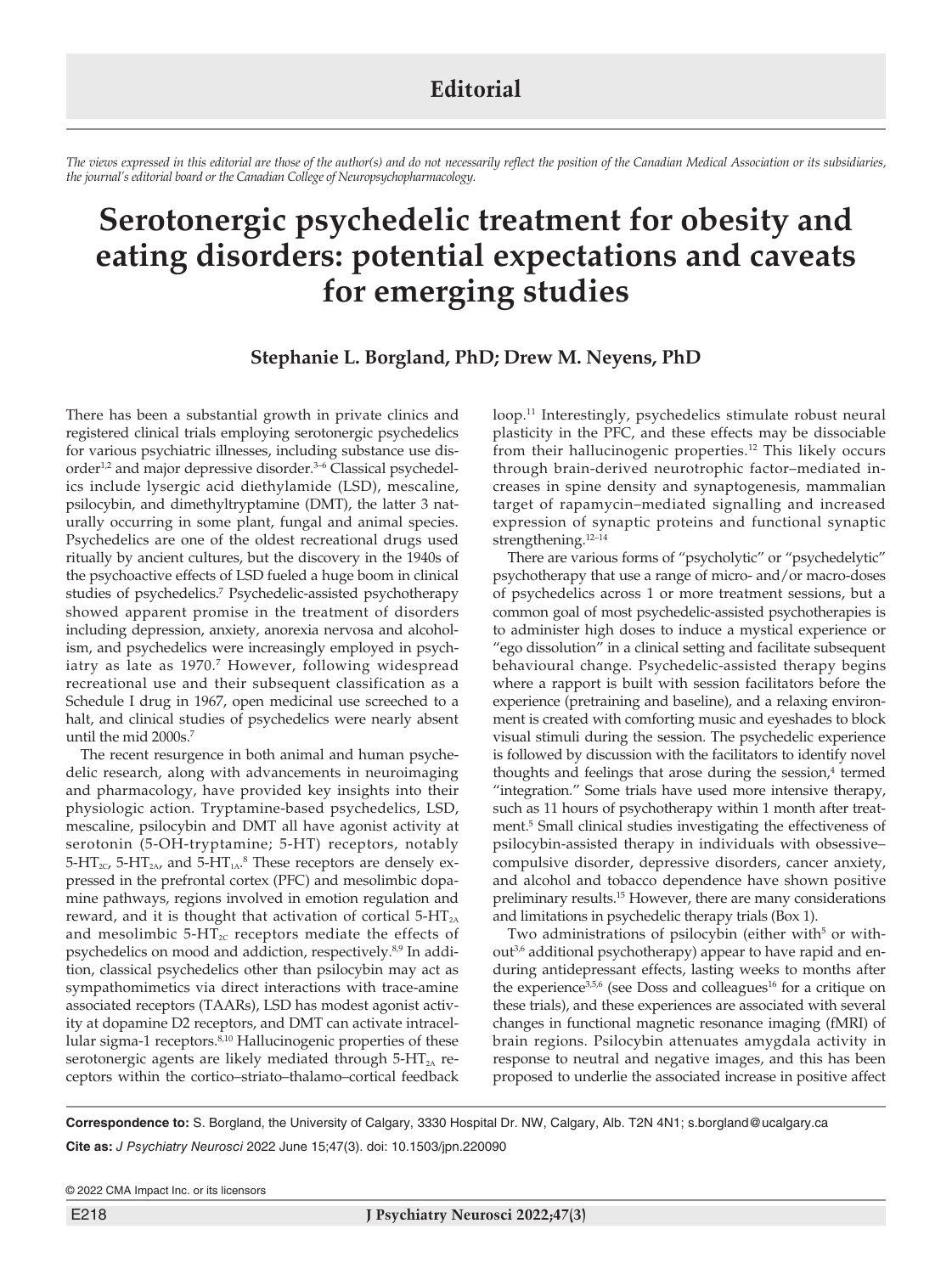## **Box 1. Caveats and concerns with psychedelic therapy trials**

- 1. **Conflicts of interest:** Conflicts can be financial (there has been a growth of psychedelic drug companies testing compounds or paying consultation fees to psychedelic researchers), or they can result from conscious or unconscious bias of the researchers, leading to more subtle questionable research practices (e.g., P-hacking).
- 2. **Hawthorne or observer effects:** This refers to a condition in which study participants will modify their behaviour in response to their awareness of being observed. Given that participants are observed during the psychedelic experience, individuals may alter their behaviour in a manner that may be consistent with the expectations of the experimenter. Further, the participant's behaviour can also change because of the interest, attention, or care received as part of the study.
- 3. **Expectancy:** Psychedelic trials are hard to blind owing to the nature of the psychoactive substance. Trials can employ inactive (placebo with therapy), or active (niacin, modafinil) placebos. However, while active placebos have psychoactive effects, none of these substances induce hallucinogenic effects. If the study participant suspects they are in the experimental group, they may be motivated to report stronger results on the questionnaires or to please the experimenters. Alternatively, if the participant is aware they are in the control group, their responses may reflect disappointment. Furthermore, participants who partake in psychedelic clinical trials are more likely to have experimented with psychedelic drugs previously and are more likely to know the difference between the control and active treatments, threatening the blinding of the trial.
- 4. **Regression toward the mean:** This is a statistical phenomenon that occurs when cases are selected for follow-up based on abnormally high or low scores at baseline and then in the follow-up the responses are likely to be closer to the mean, appearing as an apparent improvement. It is difficult to distinguish changes that are related to a true treatment effect and those that are related to regression to the mean, leading experimenters to conclude a treatment is effective when individuals may have improved over time without any intervention. Some have suggested multiple "stable" baseline assessments to limit variability and reduce regression to the mean or using alternative statistical designs, such as analysis of covariance modelling. 37
- 5. **Open-label designs:** In this type of study, the participant and the experimenter are aware of the specific treatment administered. While this mimics how the treatment might be delivered in a therapeutic, nonresearch setting, there are challenges with factors described above (Hawthorne effect, expectancies, regression to the mean) that can affect the clinical outcome. Furthermore, unblinding may lead to differences in how the psychotherapy component is administered and received once the therapist becomes aware of the treatment assignment. A double-blind randomized controlled trial is the gold standard for identifying treatmentspecific effects; however, this is challenging with psychedelic therapy. Some possibilities to mitigate this problem may be to randomize the treatment and control groups to 1 of 4 or 5 different types of psychedelics to parse out if there are effects specific to the psychedelic under study. It would also be important to report the experimental group to which the participants thought they were assigned.
- 6. **Harm:** Aside from the harm of increased risk of psychosis, which is rare and can be mitigated through exclusion of family history of psychosis in patient screening,<sup>36,38</sup> an example of harm from a clinical trial employing psychedelic therapy is with the current Health Canada investigation of the Multidiciplinary Association for Psychedelic Studies employing 3,4-methylenedioxymethamphetamine (MDMA) for posttraumatic stress disorder (PTSD).<sup>39</sup> While effect sizes in this highly touted trial were 0.91 of a standard deviation difference in score on a PTSD questionnaire between the MDMA and placebo group,<sup>40</sup> 2 therapists were terminated for unethical therapy with a participant. The unique challenge is that employment of psychedelics in vulnerable populations can make participants more pliant to inappropriate therapy or therapists. A second harm is the current uncritical appraisal of the clinical trials in study previews and media coverage (through institution-driven press releases). This leads to an exaggeration of the reported effects and the proliferation of use in private clinics based on poor evidence. A third harm is a potential increased risk for substance use disorder. While psychedelics are not considered addictive<sup>9</sup> and have been trialed for treatment of substance use disorder,<sup>1,2</sup> care should be taken when administering psychedelics to vulnerable groups who are prone to substance use, such as individuals with eating disorders.41

state.17 Notably, brain activity observed 1 day after a highdose psychedelic experience is different than during the acute psychedelic state, whereby a decrease in default mode network (DMN) function occurs during the psilocybin<sup>3</sup> or LSD<sup>18</sup> acute experience but an increase in DMN strength is observed 1 day after psychedelic exposure.3 Previous studies have associated an increase in DMN integrity as a marker of depressed mood;<sup>19,20</sup> thus, it is unclear what the delayed increase in DMN integrity represents given that there is a reported increase in mood following the experience.<sup>3</sup> It is possible that delayed strengthening of 5-HT–DMN connectivity is paired with a reduction in functional connectivity of dopamine-associated striatal networks, as seen in mice,<sup>21</sup> creating synergistic positive effects on mood or craving. Some have additionally proposed that, like electroconvulsive therapy, which also increases integrity of the DMN associated with its antidepressant effect,<sup>22</sup> psychedelic experience opens up a window of plasticity. Indeed, animal studies have shown that activation of serotonin  $5-\text{HT}_{2C}$  receptors induce synaptic, structural and functional changes of the major output neurons of the PFC.<sup>12-14</sup> The sustained antidepressant effects of psilocybin detectable 6 months after administration<sup>23,24</sup> may be due to synergistic effects of drug-induced neuroplasticity and experience-dependent neuroplasticity through psychotherapeutic interventions.

Cognitive flexibility, the ability to change behaviour when environmental conditions change, is impaired in substance use disorder, obsessive–compulsive disorder, and major depressive disorder, which many be amenable to psychedelic therapies. Animal studies have found that drugs targeting  $5-HT_{2A}$  and  $5-HT_{2C}$  receptors can bidirectionally modulate cognitive flexibility.25 In humans, psilocybin-assisted therapy increased cognitive flexibility in patients with major depressive disorder.26 This increase in cognitive flexibility was associated with a nonlinear increase in dynamic functional connectivity, detected with a timeseries of fMRI images, across the brain, a marker of increased neural flexibility.<sup>26</sup> The investigators speculated that this window of neuroplasticity could allow for an increased capacity to shift between different mental states, allowing for an improved response to psychotherapy.<sup>26</sup>

Obesity has a high association with major depressive disor $der^{27}$  and impairments in cognitive flexibility,<sup>28</sup> both of which could contribute to the modest effectiveness of behavioural interventions and poor adherence to traditional weight-loss strategies. Despite the incentives for losing weight and the wide availability of traditional weight-loss methods, average long-term adherence to dieting and exercise is low, and many individuals living with obesity are unsuccessful in their attempts to lose weight.29 Furthermore, approximately 80% of excess weight is regained within 5 years of most weight-loss attempts, barring long-term counselling, sustained behavioural changes, medication, or more invasive interventions like bariatric surgery.<sup>29</sup> Individuals living with obesity may be eligible for supplemental pharmacotherapy or surgical intervention in cases where diet, exercise and behavioural modification are repeatedly unsuccessful, but these approaches still vary in long-term effectiveness and pose their own physical, psychosomatic and financial challenges. In response to these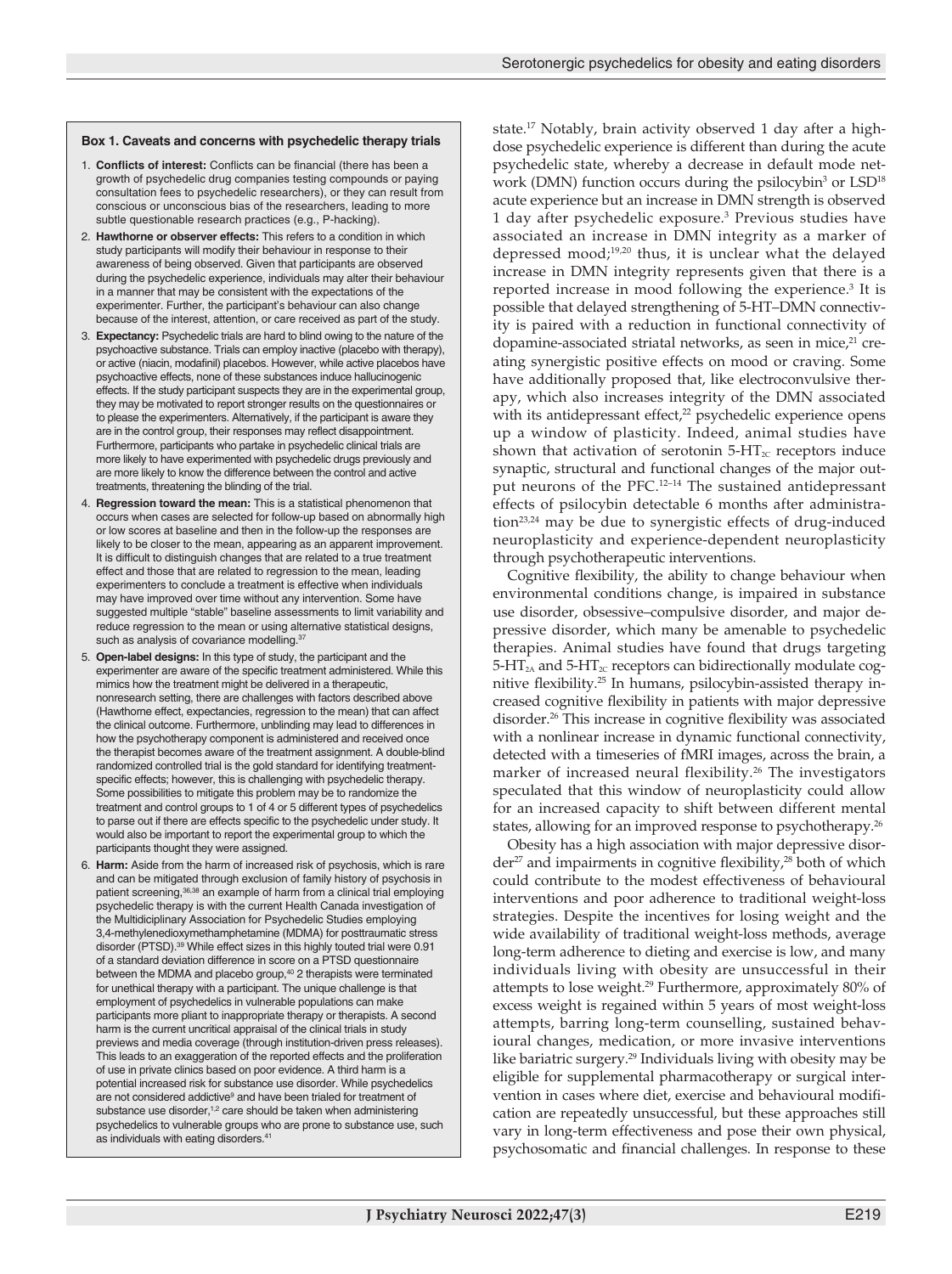challenges in maintaining weight loss, some private companies are advocating for the use of psychedelic-assisted psychotherapy in the treatment of obesity.<sup>30</sup> In addition, clinical trials to study the use of psychedelic therapy for obesity have been proposed, while those for anorexia nervosa (NCT04052568, NCT04505189, NCT04661514) and binge eating disorder (NCT05035927) are ongoing. For example, an ongoing trial for psilocybin-assisted therapy for anorexia nervosa will use 3 psilocybin doses, each separated by 2 weeks, with a monthly follow-up and a 12-month follow-up. They will perform MRI and electroencephalography at the first and third sessions. Each participant will be paired with 2 guides (therapist and/or psychiatrist) who will work with them for the duration of the trial in remote and in-person sessions on the baseline days and integration posttreatment.<sup>31</sup> It has been proposed that psychedelic-assisted psychotherapy will help treat potential underlying disorders (anxiety or depression, $3,4,8,15,17,23,26$  substance abuse<sup>1,2,15</sup>) that can precipitate unhealthy eating habits or hamper positive behavioural changes through therapy. Indeed an increase in depression and well-being scores were reported by individuals with eating disorders after a psychedelic experience.32

There is some evidence that psychedelic treatment could have direct effects on food intake, in addition to inducing windows of plasticity<sup>12,33</sup> and improving mood.<sup>8,32</sup> Activation of  $5-\text{HT}_{2c}$  receptors on proopiomelanocortin neurons in the hypothalamus produces satiety in rodents, and thus decreases meal size, whereas activation of  $5-HT<sub>2A</sub>$  receptors disrupts the continuity of feeding.<sup>34</sup> Furthermore, activation of  $5-\text{HT}_{2c}$  receptors on ventral tegmental area GABAergic neurons suppresses dopamine release and has been proposed to reduce the motivation to eat.<sup>35</sup> While the acute effects of psychedelics on food intake via 5-HT receptors would be presumably short-lived, it is possible that the resulting increase in functional connectivity between 5-HT-associated networks would lead to greater activation of 5-HT receptors in regions that control food intake. Alternatively, a protocol could be developed for chronic low-dose psychedelics to acutely suppress appetite while augmenting behavioural therapy, similar to current or previously prescribed serotonergic weightloss medications like locaserin. Notably, locaserin, a serotonin 5-HT $_{\rm ac}$  agonist, was originally approved in the US for weight loss, but was removed from the market in 2020 owing to an increased risk of cancer. It is conceivable that acute macro-dosing or chronic low-dose psychedelics could simultaneously reduce appetite/craving and facilitate healthy eating habits when paired with psychotherapy. However, emerging clinical studies will need to demonstrate the safety and feasibility of using such protocols in patients living with obesity or eating disorders.

Given the potential direct and indirect effects of psychedelic treatment on food intake, there is a lot of excitement for its use as a novel therapeutic. However, in addition to the challenges with psychedelic clinical trials outlined in Box 1, several considerations should be noted when designing clinical trials for the treatment of obesity. First, there is a strong need for completion of well-controlled clinical trials to determine efficacy of this potential treatment, given the paucity in

current evidence. Second, it will be important to assess the potential for adverse events, such as serotonin syndrome, which may occur when psychedelics are taken alongside serotonergic medications used to treat comorbid depression. Third, given comorbid hypertension and cardiovascular disease in people living with obesity, particular caution should be taken with those taking high doses of serotonergic compounds. Finally, as with all individuals undergoing psychedelic therapy, there is a small risk of overwhelming distress during a drug reaction or a lasting psychotic reaction, which occurs more often in people with a family history of psychosis.36 Thus, carefully conducted research that considers the unique effects of psychedelics on brain and behavioural plasticity will inform the treatment of various disorders, including obesity.

**Acknowledgements:** This work was supported by a Canadian Institutes of Health Research operating grant (CIHR, FDN-147473) and a Canada Research Chair Tier 1 (950-232211) to S. Borgland. D. Neyens is supported by a Hotchkiss Brain Institute International Recruitment postdoctoral scholarship.

**Affiliations:** From the Hotchkiss Brain Institute, University of Calgary, Calgary, Alb. (Borgland, Neyens).

**Competing interests:** S. Borgland and D. Neyens currently consult for Septerna on unrelated research.

**Content licence:** This is an Open Access article distributed in accordance with the terms of the Creative Commons Attribution (CC BY-NC-ND 4.0) licence, which permits use, distribution and reproduction in any medium, provided that the original publication is properly cited, the use is noncommercial (i.e., research or educational use), and no modifications or adaptations are made. See: https:// creativecommons.org/licenses/by-nc-nd/4.0/

## **References**

- 1. Bogenschutz MP, Forcehimes AA, Pommy JA, et al. Psilocybin-assisted treatment for alcohol dependence: a proof-of-concept study. *J Psychopharmacol* 2015;29:289-99.
- 2. Johnson MW, Garcia-Romeu A, Cosimano MP, et al. Pilot study of the 5-HT2AR agonist psilocybin in the treatment of tobacco addiction. *J Psychopharmacol* 2014;28:983-92.
- 3. Carhart-Harris RL, Roseman L, Bolstridge M, et al. Psilocybin for treatment-resistant depression: fMRI-measured brain mechanisms. *Sci Rep* 2017;7:13187.
- 4. Griffiths RR, Johnson MW, Carducci MA, et al. Psilocybin produces substantial and sustained decreases in depression and anxiety in patients with life-threatening cancer: a randomized doubleblind trial. *J Psychopharmacol* 2016;30:1181-97.
- 5. Davis AK, Barrett FS, May DG, et al. Effects of psilocybin-assisted therapy on major depressive disorder. *JAMA Psychiatry* 2021;78: 481-9.
- Daws RE, Timmermann C, Giribaldi B, et al. Increased global integration in the brain after psilocybin therapy for depression. *Nat Med* 2022;28:844-51.
- 7. Rucker JJH, Iliff J, Nutt DJ. Psychiatry & the psychedelic drugs. Past, present & future. *Neuropharmacology* 2018;142:200-18.
- 8. Lowe H, Toyang N, Steele B, et al. Psychedelics: alternative and potential therapeutic options for treating mood and anxiety disorders. *Molecules* 2022;27:2520.
- Canal CE, Murnane KS. The serotonin 5-HT2C receptor and the non-addictive nature of classic hallucinogens. *J Psychopharmacol* 2017;31:127-43.
- Giacomelli S, Palmery M, Romanelli L, et al. Lysergic acid diethylamide (LSD) is a partial agonist of D2 dopaminergic receptors and it potentiates dopamine-mediated prolactin secretion in lactotrophs in vitro. *Life Sci* 1998;63:215-22.